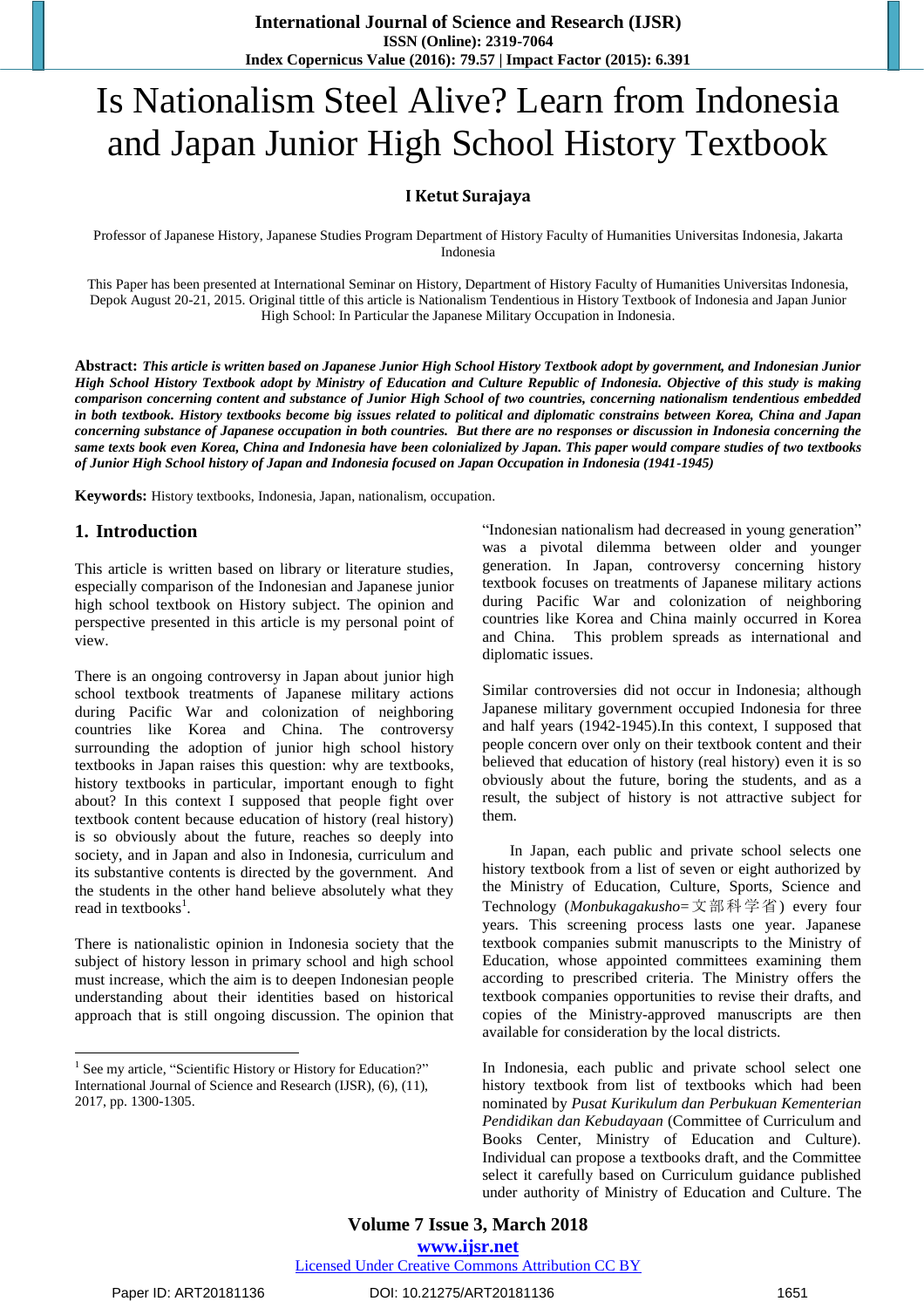draft that past the selections, then publish by publisher, and distributed to each publics and private school around the countries. Review and censorship of curriculum by Ministry of Education is a process must be done before textbook deliver to every school around the country. This similar process is also doing in Japan.

In 1982 the screening process in Japan became a diplomatic issue when the media of Japan and neighboring countries extensively covered changes required by the Ministry of Education. Misleading of phrase or terminology in historical explanation in textbooks must be avoided, because historical phrase or terminology is the truth of historical event, fact and reality. The historical event, reality and fact not absolutely found in historical document, but still alive as collective remembrance of their society, or person who involved in historical event. The other side, after Pressure applied by China and Korea, which criticized historical terminology, used in textbook that the Japanese army's "advance into" China instead of its "aggression in" China and of "uprising among the Korean people" instead of the "March First Independence Movement". "Advance into China", and "uprising among the Korean people" are categories as not historical event and reality, but phrase of nationalism ideology hidden in historical terminology. This terminology has been changed in newly revised textbook.

A textbooks of Junior High School Indonesian History in 2013 was banned by the Attorney General (*Jaksa Agung*) with the reason that textbooks do not mention *PKI=Partai Komunis Indonesia* (Indonesia Communist Party) in September 30,1965 Movement 1965. In the same textbook there are no criticisms or controversy concerning Japanese occupation in Indonesia, also there are no discussion or comment concerning Japanese Junior History School Textbooks. The reason not clear, maybe Indonesian had no interest discussing textbooks of other countries? Or, maybe textbooks of other countries are not their concern for discussed.

## **2. Textbook Review**

## **2.1 Ideology of textbook**

In Indonesia and Japan history textbook, they embedded in social studies categories. Japanese occupation was part of books II for VIII grade students  $(2<sup>nd</sup>$  grade of Junior High School). In Japan history textbook concerning Pacific War and occupation of Japan described under title World War II. Why history must be taught in Junior High School? And why is this subject so sensitive especially concerning individual, society, and nation identities and pride? Answering this question, we must think in many dimensions. From perspectives of their age and emotion in psychological context of Students of Junior High School is genius in adopting stimulus concerning societies, their imagination about the past and present. Learned history in this context is one of important aspect in building character, value and personality in growing and accumulating personality of individual. In broader contexts, understanding history has wide impact in peoples mobilization concerning of their countries in line with in order to inseminate their main set of thinking, consciousness, and responsibility of

their duties to the nation and humanities.

Based on argument mention above, I reach the assumption, that comparing substance of Junior High School Textbook of Indonesia and Japan, it could have importance meaning, that understanding history of nation mean understanding each national identity of two nation, Indonesia and Japan. Understanding "ideology" of textbook mean understanding "what is objective of history education in engineering character building for the sake of nation". Government, such as education institution, historian, educator in general have big responsibility to teach their citizen, especially in Junior High School generation through real history in each countries.

#### **2.2 Substances and Dimension of Textbook**

In this article I focus on textbook chapter concerning Japan Occupation on Indonesia, background, and policy also after match by compering the two textbook content, historical term and illustration. In both textbook, background of Japan invasion into Asian Countries, based on international, regional and national context. I use abbreviation of ITB for Indonesia Junior High School History Textbook<sup>2</sup>, and JTB for Japanese Junior High School Textbook<sup>3</sup>.

#### **2.3 Background of Pacific War:**

**ITB 1:** Meiji Restoration was background of Pacific War. Meiji Restoration changed Japan from closed country into industrial and Imperialism country. Imperialism policy of *Hakko-Ichi-u* in connection to unified Asia under Japan as a ruler. To realize it policy, Japan inseminated a sentiment of Asian as brotherhood. Japan gave propaganda of Pacific War, as Great East Asia War. In Indonesia Japan called itself as elder brothers of Indonesian peoples. (P.142)

JTB 1:In 1940<sup>th</sup> crucial relation between Japan and USA became worse after Japan-USA Negotiation in Washington. America dissatisfied with Alliances of Japan-Germany-Italia, and as the reason, America supported Chiang Kaishek of China. As the result Washington Negotiation became deadlocked. **At that time America and East India (Indonesia) was big supplier of Japanese oil.** The Dutch did not satisfy concerning Three Alliances of Japan-Germany-Italy. **As the result, import of important natural resources such as oil, rubber, etc. from Indonesia has become crucial** (p.232)

## **2.4 Pacific War:**

**ITB 2:** Two dimensions of Pacific War concerning Indonesia ended Dutch colonialism and the beginning of Japan occupation. Japan gave propaganda of Pacific War, as Great East Asia War. In Indonesia, Japan speeded up three

 $\overline{\phantom{a}}$ 

<sup>&</sup>lt;sup>2</sup> Indonesia Junior High School History Text Book, Concerning Japan, Matroji, Sejarah Jilid 2 (History vol. 2): Untuk SMP Kelas VIII (For Junior High School VIII grade Students), KTSP Standar Isi 2006, Jakarta, Erlangga, 2006

<sup>3</sup> Japanese Junior High School History Text Book Concerning Indonesia, Rekishi Shakai (歴史社会), 2015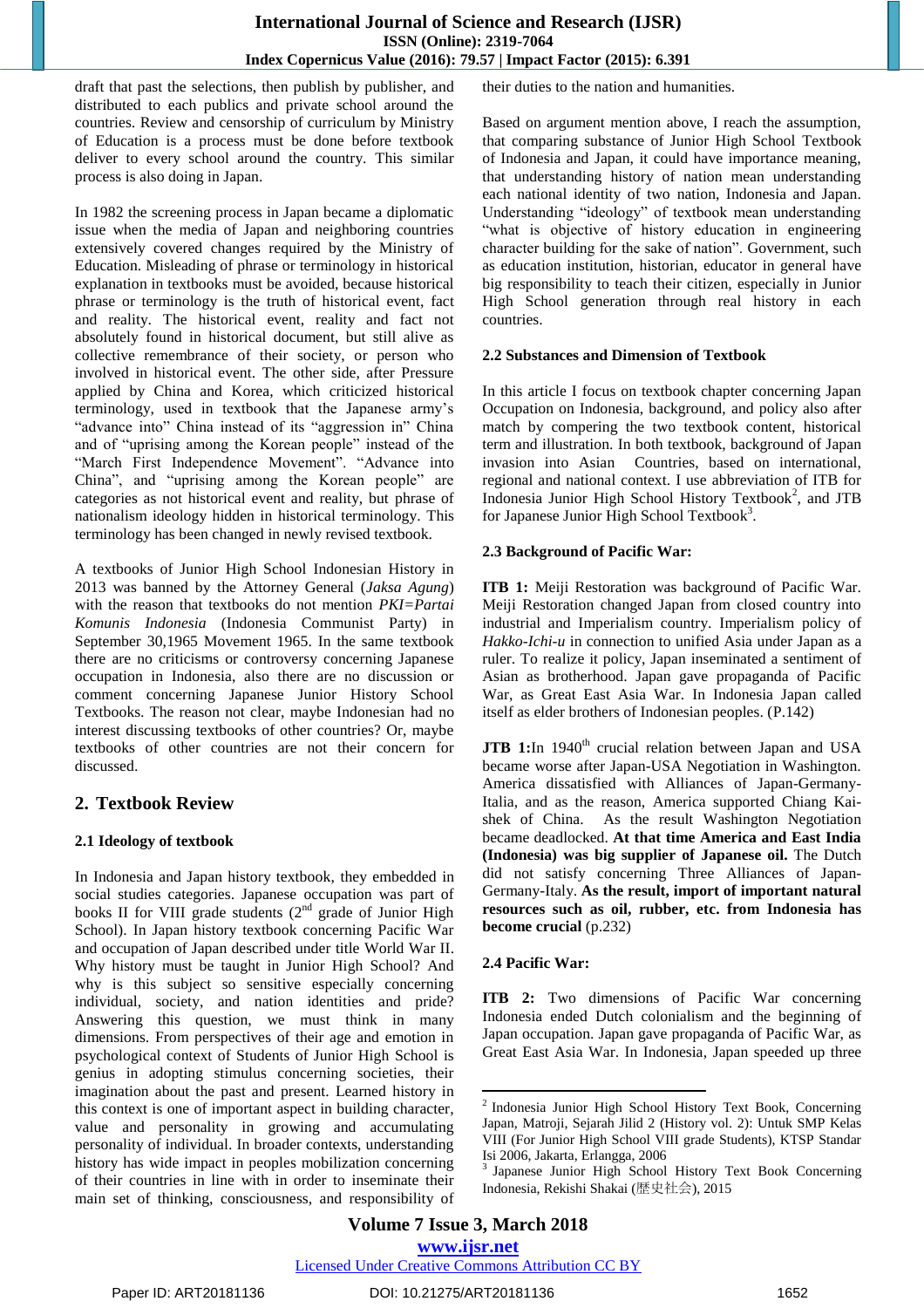movements: Japan as Asian light, Japan as Asian patronage, Japan as Asian leader. Japan made Indonesia as supplier of raw material in sustaining their factories. Indonesia as resources of raw material was needed by Japan to sustain Japanese Industries and war machine. By ruling Asia including Indonesia, Japan had ambition to dame up Western imperialism (p.142)

**JTB 2:** Concerning the establishment of Great East Asia prosperity sphere (*Dai Toua Kyoueiken*=大東亜共栄圏), as the name of Pacific War. Objective of Southward advance of our country (Japan) is obtained of oil natural resources. For this reason in order to maintain important natural resources from South East Asia, Japanese government advanced their troop into South Part of Indochina, which occupied by France. America - for the reason of Japanese advanced to Indochina-freeze all Japanese assets in America and totally stopped their oil supply to Japan. America, Great Britain, China, and Dutch, oppressed and enclosed Japan economically. Japanese Prime Minister Konoye Fumimaro proposed a conference with American President Roosevelt, but failed to realize. In the beginning, Japanese naval negatively responded open war with America, because Japanese naval was also facing oil problem (p.232)

#### **2.5 Japanese Military Government and Occupation:**

**ITB 3:** On March 8, 1942 The Signed of Kalijati Agreement on Surrender of Dutch to Japan (Leutenant General Ter Poorten as Military Commander of Dutch, and Leutenant General Imamura as Japan Military Commander). Occupation government mobilized Indonesian people to dump up aggression of Allied powers into Indonesia. Japan occupied oil abundance resources region such as Tarakan, Balik Papan, and Palembang. Japanese army also mobilized Indonesian forces labor (*Roumusha)* to build up Japan military camp and railways (p.143). Japan military government divided Indonesia into three regions of government. Sumatera region was under division XXV of Army and occupied government decided Bukittinggi (Sumatera) as Central Administration of Occupation. Java region was under division XVI of Army and decided Jakarta as Central Administration. Kalimantan, Sulawesi, and Moluccas Region ruled under Division II of Naval Force, and Makassar was Central of Occupation Administration (p.143).

**JTB 3:** After Washington Conference, Western Country released Asian Countries from their colonialized control. A half-year after Japanese military defeated Western military power, which colonialized South East Asia countries for long period, began implemented occupation policy. The victory of Japanese military to Western power had a big impact and hope of people of South East Asia and India for their independence. Thailand, which one of independent state in Asia, concluded alliance with Japan and declared war against Great Britain and America. Most of Indian troops which be taken prisoner, changed into "peoples military" and cooperative to Japanese army for Indian independence. Most of Indian troops which be taken prisoner, changed into "peoples military" and cooperated to Japanese army for Indian independence.

## **2.6 Mobilization and voluntary army:**

**ITB 4:** Mobilization of peoples (from urban, rural, old, young student, illiterate) for war purposed. Japanese army trained Indonesian civilian peoples in military skills. Organizing mobilization groups, such as Java Volunteer Group (*Jawa Hokokai*). In rural area, Occupation Government organized Agriculture Cooperation Group (*Nougyou Kumiai*). In 1943 Japan began lost in many places during Pacific War. In such condition, Japan mobilized young Indonesian peoples for supporting war. On March 9, 1943, *Seinendan* (Youth Brigade, queasy military unit) organized by Occupation Government. *Seinendan* group consisted of young peoples overage 14-22 years in ages. On August 1943, *Fujinkai* (Woman group overage 15 years in ages) also organized. *Fujinkai*was also trained in queasy military skills. *Keibodan* or (Police Assistance Guard, youth of 20-25 years old) was also organized by Occupation Government. In Sumatra *Keibodan* called *Bogadan*, in Kalimantan called *Sameo KonenHokokudan*. On April 1944, *Heiho* (Soldier Assistan Guard) wasalso organized. On October 1944, *Peta* (*Pembela Tanah Air*=Country Land Protector Army), was organized in Java, and in Sumatera *Giyugun* was organized (p.144). In rural area, Occupation Government also changed tobacco, tea, coffee plantation, into foods plantation, it destructed forest irregularly for the reason of agriculture plantation (5000 hectares forest in Java destructed irregularly). Collected paddy and others foods for occupation government (20% for farmer or owners, 30% for government and 50% for seed and communities rice barn) (p.144)

**JTB 4:** In Burma voluntary army was organized in cooperation and accepted Japanese military drive. **In Indonesia voluntary army was also organized and trained by Japanese army.** In condition of war that became worse, on November 1943, Japan organized Great East Asia Conference and attended by China (Government of Nanking), Thailand, Manchuria, Philippine, Burma, and representative of India. The conference adopted the "declaration of Great East Asia Cooperation" (*Dai Toua Kyoudou Sengen*=大東亜共同宣言)

## **2.7 Force Labor and War Victims**

**ITB 5:** Mobilization of peoples (from urban, rural, old, young student, illiterate) was directed for war proposed. Government mobilized forces labor (*Roumusha*) to build airport, street, railways, and military barrack. Thousand of *Romusha* (almost from Java sent out to others region, and also to foreign countries such as Malaysia, Burma (Myanmar), and Siam (Thailand). Japan totally exploited crops planted, peoples fell into poverty, starving, and epidemic disease spread everywhere, around the country (p.145). Occupation government also mobilized *Romusha* in order to build Japanese war facilities. Japanese Occupation authority ruled and covered almost of society groups and peoples lifehood. Children were also educated in military trained (p.144).

**JTB 5:** The region, which has been attacked by Japanese army such as China and South East Asia, caused big sacrifice of army and also ordinary peoples. **Coerces of** 

**Volume 7 Issue 3, March 2018 <www.ijsr.net>** [Licensed Under Creative Commons Attribution CC BY](http://creativecommons.org/licenses/by/4.0/)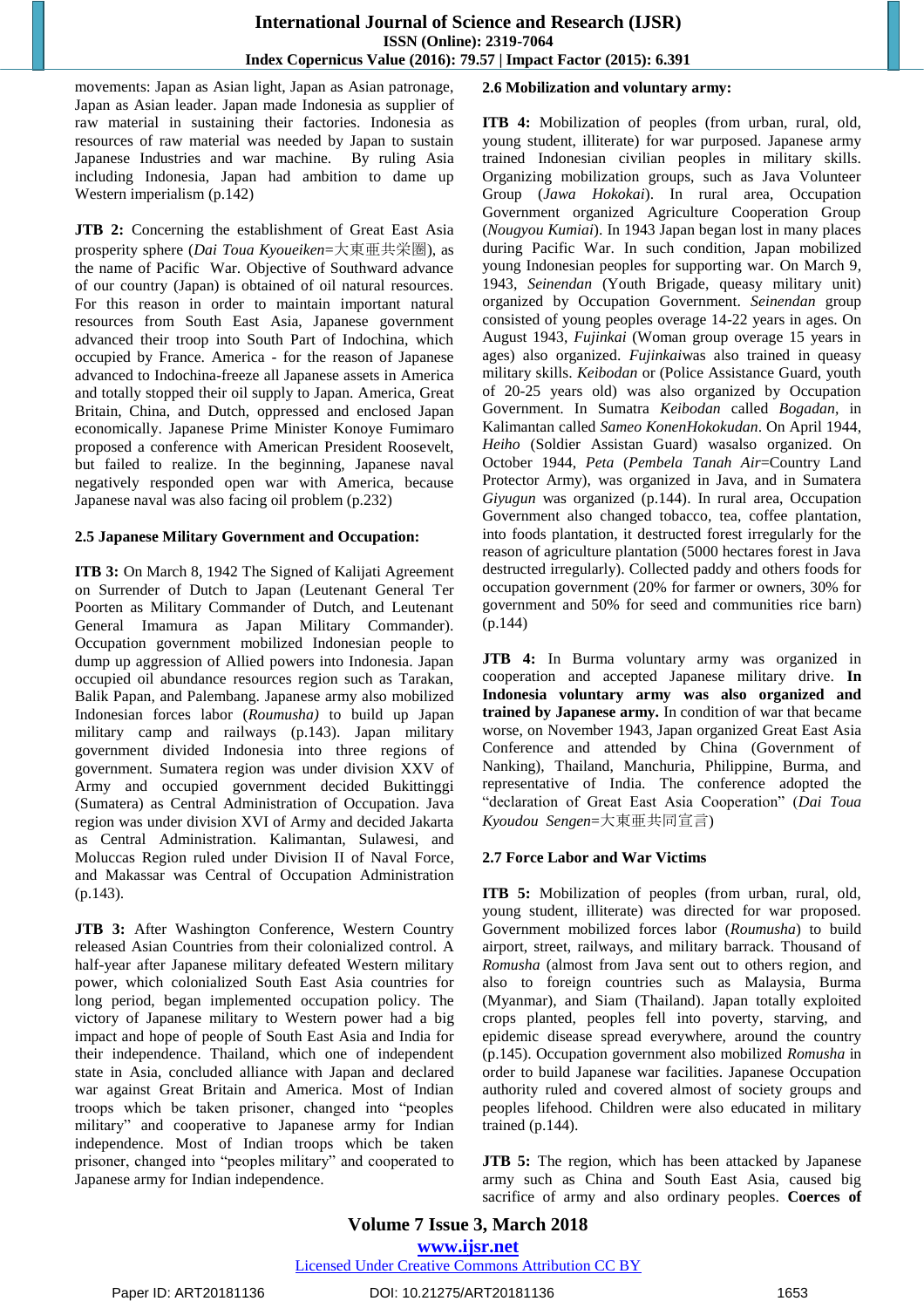**Japanese language education and pray to Shinto Shrine, also repulsed by Indonesian peoples**. In Philippine activities of guerrilla forces, which have connection with America, strictly oppressed by force by Japanese Army. Many civilian peoples became victims. When counterattack of Allied Force became severely Japanese army which took priority to maintain commodities and labor, frequently force peoples to work hard. Taimen railway, which constructed by Japanese army and force laborer from South East Asia Countries also mobilized in big size of Great Britain military prisoner in those countries. This railway, which connected Thailand and Burma, was used as transports of commodities, and goods for Japanese military purposed. The construction of this railway took many victim of force laborer (p.236)

On 1943 state mobilization system enacted by Government, concerning: University students were mobilized for army, (*gakuto shujjin*= 学 徒 種 出 陣 ) . Almost of men were mobilized to war, students of primary high school and above, took part in arms and munitions factories (*kinroudouin=*勤労動員). Bronze statue and temples bell were delivered to factories and smelted as weapon. There were many regulation in many field concerning, restriction of rice consumption of the peoples for purposed of war, peoples must use plain or simple clothes, limitation used of English language in government institution, all kind of media, newspapers, and films must support the war (p.238). All kind of news, information, must be controlled by government regulation. Government also created policy to continue *Japanization* (citizenships assimilation) of Korean peoples. Government also implanted tight regulation on Conscription for Korean and Taiwanese peoples. Force labor for Korean and Chinese peoples in Japanese mining and factory was also regulated.

#### **2.8 Struggle for Indonesian and Japan Defeat.**

**ITB 6:** There were two factions in Indonesian Independence movement, cooperative faction and non-cooperative faction. Cooperative faction proposed that Independence must be proclaimed under Japanese authorities guaranty. Non Cooperative faction, argued that, proclamation of independence must be gained as fruit of Indonesian struggles against Japanese colonialism (p.146)**.** On July 1945 Japanese South Military Commander, at there meeting in Singapore agreedto give independence for Indonesia on September 7, 1945. On August 7, Japanese South East Asia Military Commander General Terauchi agreed on formation of *Dokuritsu Zyunbi Iinkai,* (*PPKI=Panitia Persiapan Kemerdekaan Indonesia*) and on August 9, Sukarno, Hatta, and Radjiman Wediodiningrat were appointed as chairman and deputy of *PPKI* (Preparation Committee of Independence of Indonesia). On August 6 and 9, America dropped Hydrogen bomb in Hiroshima and Nagasaki. Terauchi changed his promise for Indonesian independence should be on August 24 (p.146)

**JTB 6:** When America occupied Mariana and Iwojima Island, air raid of big city became intensified. School boy and girl evacuated to rural by group (*gakudou sokai*=学童疎 開). Air raid not only destructed munitions factory, but also business area, and residential area. The casualties of Tokyo air raid (*Toukyou Daikuushuu*= 東 京 大 空 襲 )was about 100.000 people dead, and 270.000-households were burned. In the end of March 1945, American troop attacked Okinawa. In big battled field (land and sea), Japanese troop and Okinawan civilian became victims (p.239). In June, American troops destroyed Japanese troops, and won the war. About 180.000-190.000 Japanese war victims, and half of them were Okinawan civilian peoples. Boys student of juniors high school and girls that fought alongside the army, were either killed in the fighting or committed suicide because of fear of being captured. Colonialized countries were under Western control after the end of war; between tenth years won independence by their power (p.236).

# **3. Problem Definition**

Why are history textbooks so important in substantive as a tool and method of engineering in character and nation building among the youth? Are the youth or young generation should follow and thinking and move in the same track to their old generation experience in their individual, social, political and ideological life? This is my concern about textbook on history especially for junior high school as a tool in disseminating consciousness of their nation history and universal human history.

# **4. Approach**

This article based on historical approach. Comparing of two Junior High School History Textbook of Indonesia and Japan. Crosscheck and data verification based on literature studies by analyzing data found on two textbook and other resources (books, science journal, news, and articles). Data and resources analysis based on my own subjectivity vision on history as education, and history as science.

# **5. Discussion**

**ITB 1:** Chronologically, there were not direct correlation between Meiji Restoration and Pacific War, but Meiji Restoration as starting point for Japan modernization, industrialization, and capitalism. Japanese militarism as fruit of imperialism war between western power and Japan for the sake of nation, but political dynamic concerning Japan aggression into neighbor countries also colorings Japanese society.

The internal conflicts inside the Imperial War Forces were followed by political conflicts between conservative-minded political parties and progressive-minded political parties. Conservative-minded political parties focused their attention primarily to the settlement of internal economic crisis and the intensifying democratic movement. Similarly, civilian groups, which supported International Communism movement, focused their attention to the settlement of problems in capitalistic economy, which was developing in Japan at that time. According to their perception, the capitalistic economy implemented in Japan triggered injustice in Japanese domestic economy and forced Japan to get involved in imperialistic war to compete over colonies and international market. Regions, which were rich in natural resources and potential market, were areas in East

**Volume 7 Issue 3, March 2018 <www.ijsr.net>**

# [Licensed Under Creative Commons Attribution CC BY](http://creativecommons.org/licenses/by/4.0/)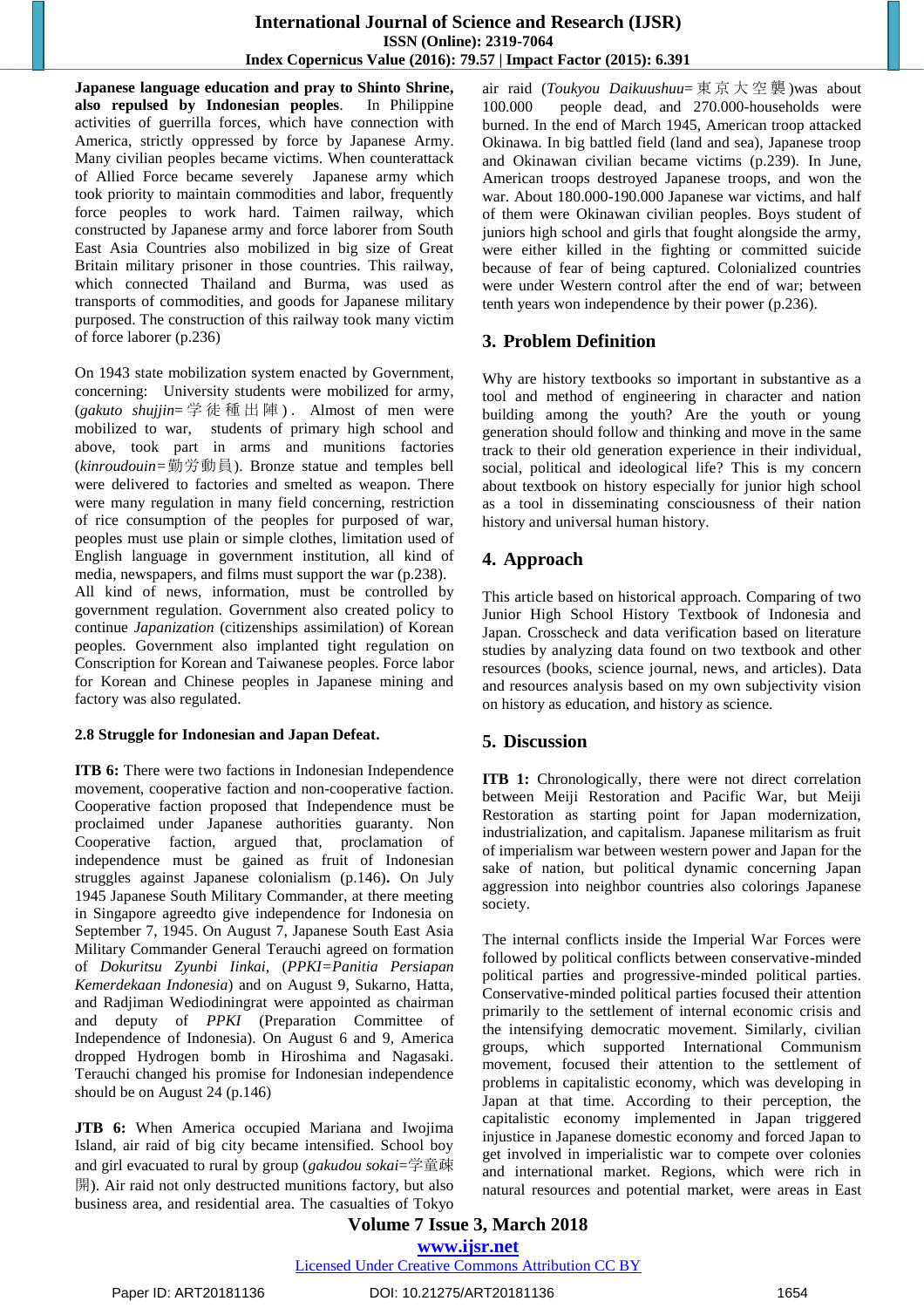and Southeast Asia. The expansion policy to the South could not be separated from the policy to meet supplies of raw materials needed by the Japanese industry.

**ITB 2:** Regional dimension promoted by Japanese in the slogan Great East Asia Co-prosperity, raised some hopes among some Indonesian independence movement elites, that Japanese "promised to give independence" and "liberate" East Asian and Southeast Asian countries from Western colonialism. Indonesian Perception on Japanese movement to the South, based on development of independence movement in many countries in Asia. News about the China-Japan War, independence movements in Korea, independence movements in India under Gandhi, and post World War I fascism movements which were getting expansive had an effect on Indonesian independence movement discourse. The Japanese government in Tokyo had made some preparations for capturing areas in the South by sending some spies who were known as *Bunka Sendenbu*= 文 化 宣 伝 部 (Cultural Propaganda Section). *Sendenbu*'s function was to gather as much as information in the Netherlands East Indies (Indonesia). <sup>4</sup>

**JTB 2:** The International Dimension, which was centered in the position of the Dutch and its allies toward the conflict between the United States and its ally Britain, against Japan and its ally – in imperialist war – provided an opportunity to the probability of Indonesian independence. In 1928, Soekarno then first President of The Republic of Indonesia, (in his writing in Suluh Indonesia Muda newspaper in 1928) had predicted that the dispute among post World War I capitalistic countries had generated nationalism awareness which was getting expansive especially in the colonialized Asian countries. The Japanese involvement in the dispute among Western Countries and Japanese position, which was getting cornered in Korea and China, as a result of resistance of those nations against Japanese occupation, would give a positive impact on Indonesian independence movement. Soekarno further wrote:

> *…Let's not be unprepared when all our enemies fight against each other with all their efforts in close proximity to our homeland and perhaps in the land of our country too. Let's not be blinded, when otherAsian nations stand side by side and know how to respond to such a dispute.<sup>5</sup>* (Writer's translation)

**JTB,** used terminology **advance** to southward, **not aggression**; also did not used **colonization** of Asian Countries, but **liberate** of Asian Countries from Western Colonization, no phrase of **imperialism war** used concerning dispute among Western colonialism and Japan. For western power JTB used **colonialism**, not occupation for Asian Countries, which colonialized by western power.

**JTB 3:** In Japanese Imperial Session in 5 November in regard to the expansion to the South, one of the things mentioned was:

> *The economy in the areas in question (areas in the South, translator), should be controlled strictly in an effort to make it easier and support battle equipment which was very crucial and as a main support in Japanese occupation's forces… independence movement by the locals should not be allowed<sup>6</sup>* (Writer's translation)

Then, in Imperial Session (*Gozen Kaigi*) on 14 March 1942, the Secretary of the Cabinet Hoshino Naoki made the following statement:

> *There is no limitation for us . . . we can seize them and do whatever we want . . . Areas in the South are currently to be made raw material resources and market to our industry. We must find some efforts to prevent industrial development in those areas. Wage for labor has to be made as low as possible in those areas. 7* (Writer's translation)

**JTB 4:** In 1940 the Japanese Army decided to attack and occupy the Netherlands East Indies (Indonesia). With this strategy, it was expected that the British force could be disengaged from the United States' force. Shortage of naval ships – which were concentrated to support wars in the Pacific – resulted in the incapability to transport raw material resources especially from Java and Sumatera, although one of the main purposes of the expansion to the South was the exploitation of natural resources which were required by the Japanese industry. For examples, in JTB, only for sentence describe related history concerning Japanese occupation of Indonesia, only little ward used related to Japanese brutality during the occupation.

*At that time America and East India (Indonesia) was big supplier of Japanese oil. The Dutch did not satisfied concerning Three Alliance of Japan-Germany-Italia. As the result, import of important natural resources such as oil, rubber, etc. from Indonesia become crucial (p.232). In Indonesia voluntary army also organized and trained them by Japanese army. Coerces of Japanese language education and pray to Shinto Shrine, also repulsed by Indonesian peoples.*

**ITB 5: (a)** *Romusha*: Horrible stories about *Romusha* (forced war laborers) based on accounts told by those who experienced it were truly horrible. As Ismail Marahimin wrote in his novel, even though Ismail didn't narrate specifically about *Romusha,* this novel describes a lot of things about sufferings, joys and pains during the Japanese occupation in Indonesia. <sup>8</sup> Until today there is not any accurate data about how many people who died or were

 $\overline{\phantom{a}}$ 

<sup>4</sup> Goto Ken'ichi, Japan and Indonesian National Movement, Jakarta, Yayasan Obor, 1998, also see Shiraishi Saya, and Shiraishi Takashi, (ed) "Orang Jepang di Koloni Asia Tenggara Sebuah Tinjauan"(Japanese in South East Asia Colony, a review), Jakarta, Yayasan Obor, 1998.

<sup>5</sup> Ir. Soekarno, "Indonesia and Pan-Asiatisme" in Suluh Indonesia Muda, 1928, republished in Di Bawah Bendera Revolusi, Volume I, pp. 73-78.

 $\overline{\phantom{a}}$ 6 Ienaga Saburo, Taiheiyo Sensou (The Pacific War, 1931-1945) New York, Pantheon Books, 1978 p. 55

<sup>7</sup> Ienaga, *Ibid*.

<sup>8</sup> Ismail Marahimin, Dan Perang pun Usai,(The War End), Jakarta, (?)).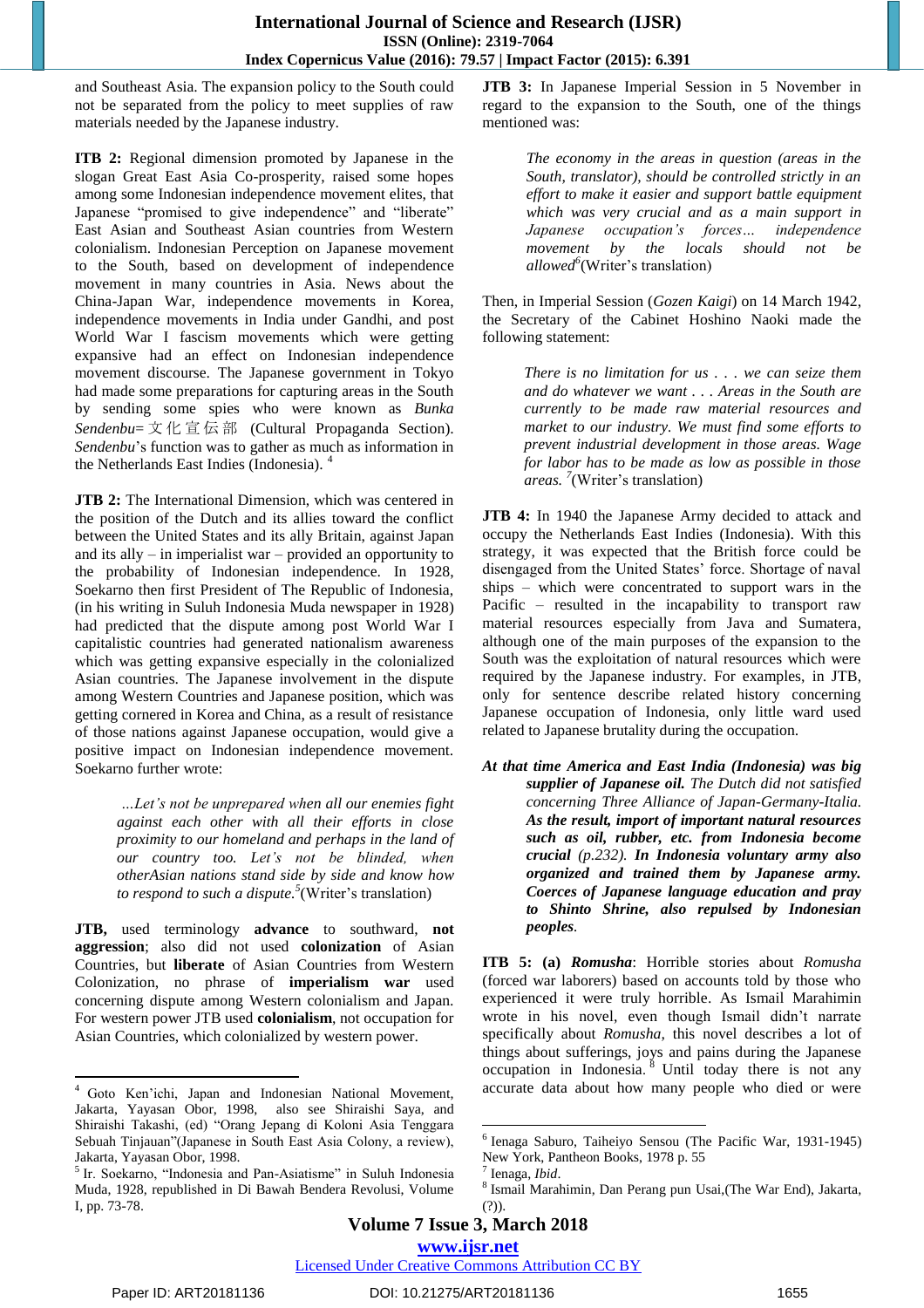killed while doing *Romusha*. Many people exploited in *Romusha* were murdered after they finished doing a secret work, such as build fortress for underground protection in Bukittinggi, Sumatera. People in Bukittinggi called it "lubang Jepang" "the Japanese Hole"<sup>9</sup>. Similarly, it also happened in road works in Borneo, Sumatera, Java, even railroad works in Burma.

**(b) Famine**. Lack of food during the Japanese occupation period was a common story among elderly people. Most of the people were forced to eat mixed rice (rice mixed with corn, *gerontol (salted shredded coconut)*, or banana tuber/root or other roots) as well as green leaves such as cassava leaves. Starvation happened in many regions. People were forced to plant trees that produce castor oil for lighting as a substitute to electricity and oil. People were forced to wear clothes made from gunnysack/jute or tree barks, so that many people got skin diseases. There are plenty of literary works, which describe how difficult life was during the Japanese occupation<sup>10</sup> there were not descriptions concerning this matter in JTB.

**(c)** *Jugun Ianfu*. *Jugun Ianfu* (local women employed by force to entertain Japanese soldiers). Stories about *Jugun Ianfu* in Indonesia caused everlasting suffering for young women who experienced it. Some of them especially in Java are still alive, but it is very difficult for them to recount their bitter experiences as *Jugun Ianfu*. Natalia conducted a field research in Central Java and Yogyakarta using interview method about *Jugun Ianfu* and from the result of the field research she conducted, some conclusions can be drawn: the main issues of *Jugun Ianfu* are poverty, victory, diseases (mental diseases, drunken war) which resulted *Jugun Ianfu* both individual and collective who were systematically forced by *Kempetai. Jugun Ianfu* also had their Japanese names, such as Wagimin (Sakura), Soerif (Ayami), Ribut (Akiko), etc<sup>11</sup>. In Indonesia *Jugun Ianfu* was not as big discussion issue as in Korea and China because officially the government of Indonesia has never claimed for compensation for this issue, unlike Chinese and Korean government, which claimed for compensation. <sup>12</sup> There weren't description or information on *Jugun Ianfu* in ITB and JTB

**JTB 5:** There weren't quantities data concerning how many peoples were dead in force laborer work in Thailand

and Burma, but quantities data on Japanese victim concerning The casualties of Tokyo air raid (*Toukyou Daikuushuu*=東京大空襲) In March 1945, about 100.000 people's dead, and 270.000-house hold was burned.

**ITB 6:** National dimension of some independence movement elites approved Japanese propaganda, while some others raised some objections because of suspicion that the Japanese would occupy Indonesia, replacing the Dutch when they managed to expel the Dutch from Indonesia. These differences triggered some internal conflicts among independence movement elites, which consumed their energy.

# **6. Conclusion**

Comparing of two Junior High School History Textbook of Indonesia and Japan, it could be concluded that in both textbook, embedded the national policy of history education that aim to educate student understanding history for character and consciousness insemination in nationalism context. It could be understood that in textbook, used very selective historical resources, event and data, and neglected real historical fact. For examples, in JTB, only for sentence describe related history concerning Japanese occupation of Indonesia, only little ward used related to Japanese brutality during the occupation. In Indonesia Junior High School History textbook, Japanese Military Occupation of Indonesia described in one chapter or 14-page description, also based only on selected, real and true historical resources, data and used appropriate historical rhetoric and terminology.

History does not intent to "dig up bitter memories" solely during the Japanese occupation, but it focuses its attention to not only historical events but also the meanings of Japanese occupation for the humanity and relations among nations. Based on two-history textbook of Junior High School in Indonesia and Japan, it seems that there are still many historical events documents, and resources that have not been revealed. These days young generation in Indonesia has a quite low interest in history of Japanese occupation, compared to their interests in Japanese pop culture such as comics (*manga*), animation (*anime*), Japanese pop music (*Pop*), which are popular in Indonesia and worldwide.

Selected phrase and terminology used in JTB have connotation of nationalism spirit, international peace, and humanism spirit. Description of social condition such as malnutrition, human right violation, and worst social and human lives, air raids, atomic bomb and other war victim of Japanese peoples, described abundantly in one side, but the other side suck condition only touch slightly in occupied Asian Countries especially in Indonesia. In ITB most of phrase used in textbook exposed real and selected historical document, nationalism and heroism of Indonesia peoples, humanities and abundant of war victim suck as, force laborer, starvation, and worst social life's and human right violation. To answer the question of this article is nationalism steel alive? The answer is yes, in form of historical education through history textbook. Based on this comparison studies, I suggest that, more proportional of textbook content, historical phrase, terminology, and illustration must based on real historical fact and data, in

**Volume 7 Issue 3, March 2018 <www.ijsr.net>**

## [Licensed Under Creative Commons Attribution CC BY](http://creativecommons.org/licenses/by/4.0/)

 $\overline{\phantom{a}}$ 

<sup>9</sup> When the writer visited the Japanese Hole in Bukittinggi (West Sumatera) in the early 1990's, the tourist guide recounted a tragic story about the making of that hole which was built secretly at nights, and the workers were from Java or other areas, and when the hole had been done, the workers didn't return to where they were from (perhaps they were murdered?)

<sup>10</sup> See, Sutan Takdir Alisjahbana, Kalah dan Menang, *passim,*  Ismail Marahimin, Dan Perang pun Usai, *passim*

<sup>11</sup> See, Natalia Adriani, *Jugun Ianfu*: Pelacuran Pada Masa Pendudukan Jepang di Wilayah Jawa Tengah dan Yogyakarta Periode 1942-1945 (The Sex Slaves in Middle Java and Yogyakarta During Japanese Occupation 1942-1945), Undergraduate Student Thesis, Japanese Study Program, Faculty of Humanities Universitas Indonesia, 2003.

<sup>12</sup> About *Jugun Ianfu*, read among others, Hick George, The Comfort Women: The Sex Slaves of the Imperial Japanese Forces, (New South Wales, Australia: Allen & Unwin Pty. Ltd., 1995)